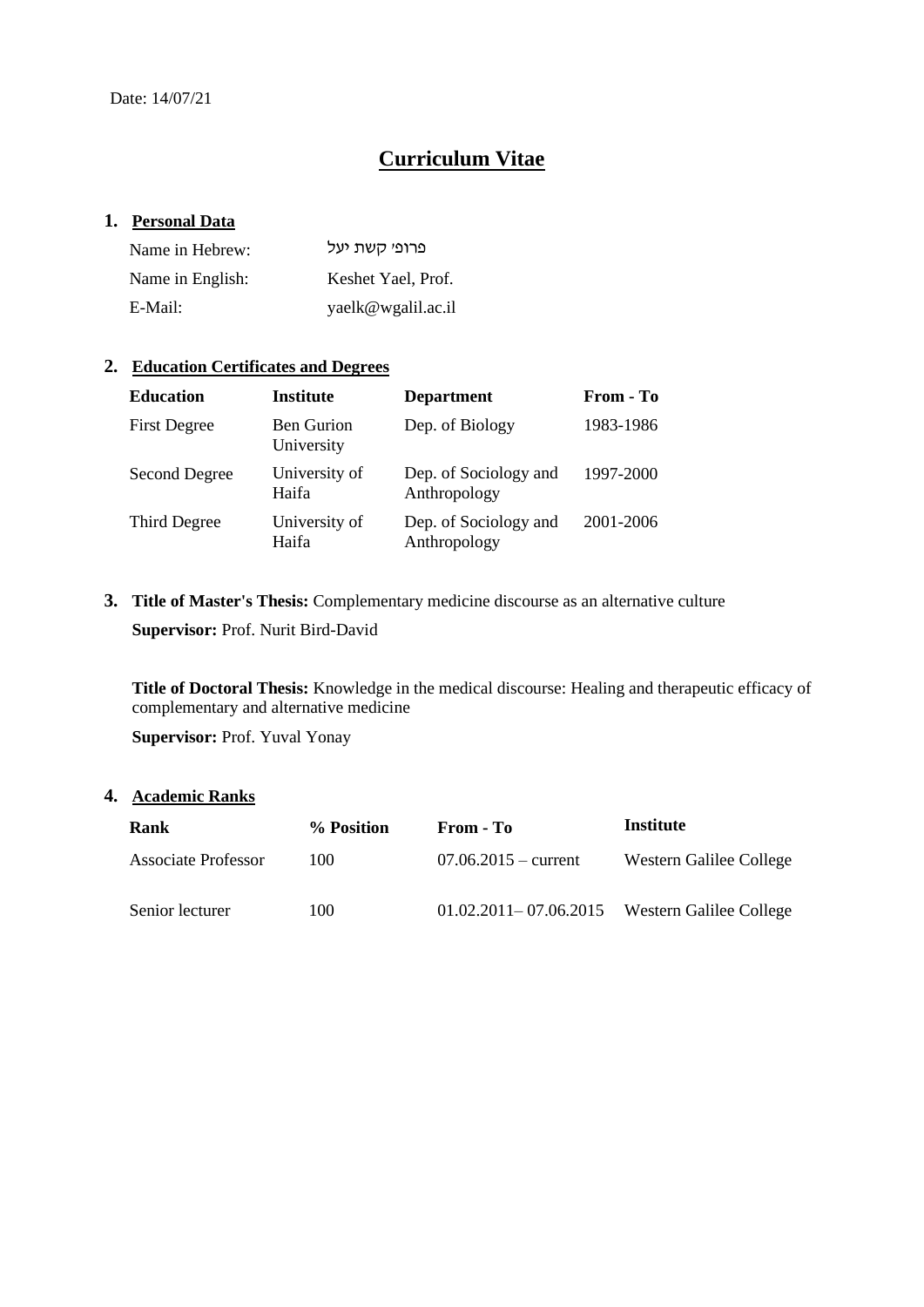# **5. Supervising Graduate and Post-Graduate Students**

| Names of Doctoral Students (supervised by the lecturer) |                           |                       |
|---------------------------------------------------------|---------------------------|-----------------------|
| <b>Name of Student</b>                                  | <b>Year of Completion</b> | <b>Co-Supervisor</b>  |
| Maya Ronen                                              | Still writing             | <b>Prof Ruth Kats</b> |

#### **6. Grants and Awards**

| Year | Name of Grant/Award                                                  |
|------|----------------------------------------------------------------------|
| 2007 | Excellent lecturer, Western Galilee Academic College                 |
| 2012 | Nominee for the SAGE Prize for Innovation and Excellence             |
| 2013 | Award - excellence in research, Western Galilee Academic College     |
| 2015 | Award - excellence in research, Western Galilee Academic College     |
| 2017 | Award - excellence in research, Western Galilee Academic College     |
| 2019 | Award- excellence in research, Western Galilee Academic College      |
| 2020 | Award - excellence in research and teaching, Western Galilee College |

# **7. Research Grants**

| From-To                  | <b>Funding</b><br><b>Agency</b> | <b>Title of Research</b>                                                                                                             | Amount                | <b>Names of Research</b><br><b>Partners</b> |
|--------------------------|---------------------------------|--------------------------------------------------------------------------------------------------------------------------------------|-----------------------|---------------------------------------------|
| Nov $2016 -$<br>May 2018 | <b>NIHP</b>                     | Policies that address<br>ethnic tensions and<br>racism directed at Arab<br>medical personnel in<br>health organizations in<br>Israel | 126,379<br><b>NIS</b> | Dr. Ariela Popper-<br>Giveon                |

# **8. Active Participation in Conferences (Only from 2001)**

#### **International Conferences**

| Date               | <b>Name of Conference</b>                                                                     | <b>Place of</b><br><b>Conference</b>    | <b>Subject of Lecture/Discussion</b>                                                                       |
|--------------------|-----------------------------------------------------------------------------------------------|-----------------------------------------|------------------------------------------------------------------------------------------------------------|
| September,<br>2012 | The British Sociological<br>Association, Medical<br>Sociology Group 44th<br>Annual Conference | Leicester, UK                           | Energy medicine: proposing the<br>concept of hybrid knowledge                                              |
| August,<br>2014    | European Society for<br><b>Health and Medical</b><br>Sociology                                | University of<br>Helsinki,<br>Finland   | Intersectionality and<br>underrepresentation in the<br>medical profession: The case of<br>Arabs in Israel  |
| <b>July 2015</b>   | International Conference<br>Recanati Business School                                          | Tel-Aviv<br>University<br><b>Israel</b> | Women Empowerment and the<br>Use of New Age Language at<br>Work - 8th Equality, Diversity<br>and Inclusion |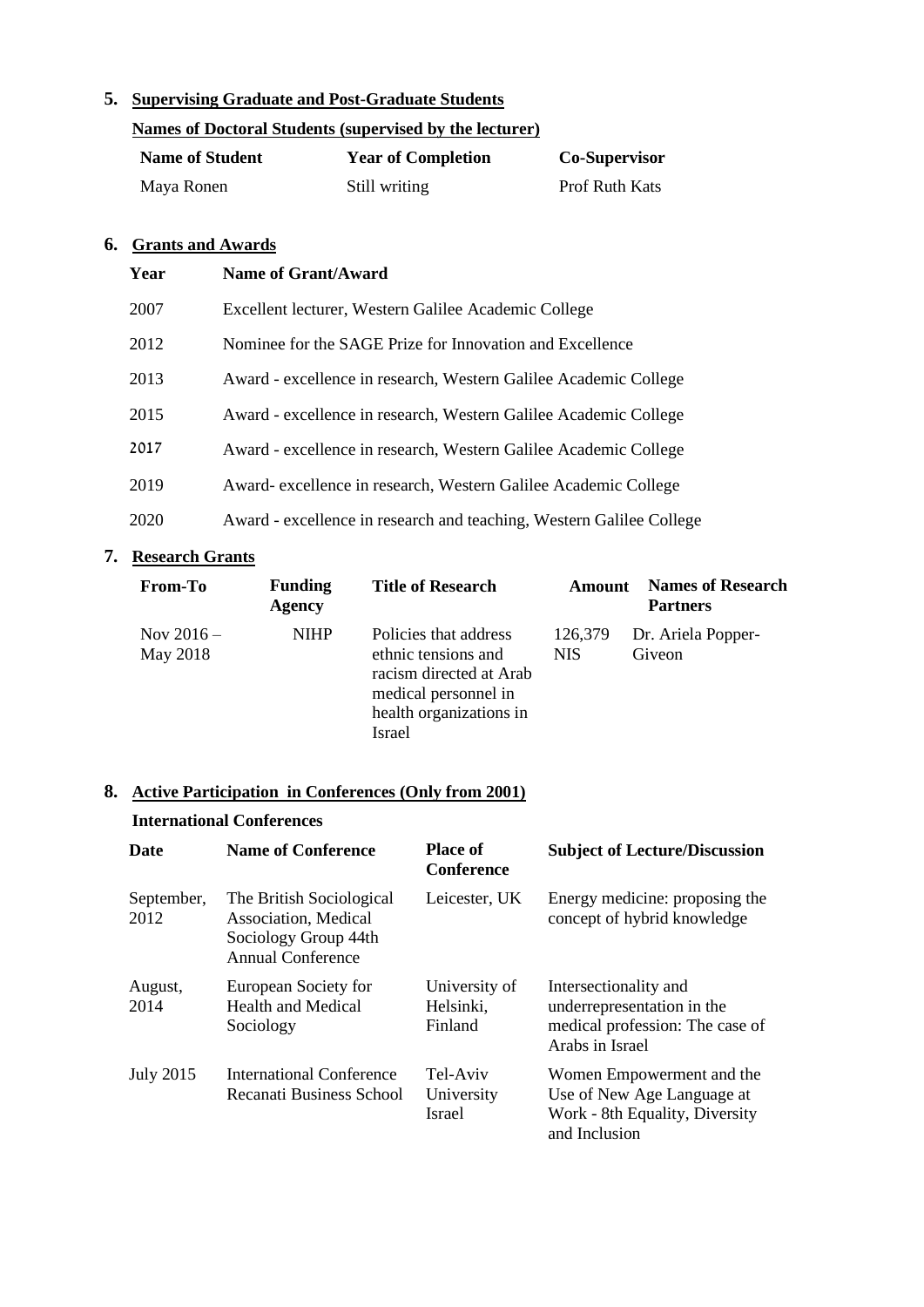| <b>Date</b>                                                                 | <b>Name of Conference</b>                                                           | <b>Place of</b><br><b>Conference</b> | <b>Subject of Lecture/Discussion</b>                                                                                                          |
|-----------------------------------------------------------------------------|-------------------------------------------------------------------------------------|--------------------------------------|-----------------------------------------------------------------------------------------------------------------------------------------------|
| August<br>2015                                                              | 12th Conference of the<br>European Sociological<br>Association                      | Prague                               | Ethnicity, gender and health<br>professions: the Arab minority<br>in Israel                                                                   |
| July, 2016                                                                  | Third ISA Forum of<br>Sociology                                                     | Vienna,<br>Austria                   | Ethnic Diversity within Israeli<br><b>Healthcare Organizations:</b><br>Manifestations of Racism and<br><b>Strategies of Coping</b>            |
| July, 2017                                                                  | The 10th International<br><b>Critical Management</b><br>Studies (CMS)<br>Conference | Liverpool, UK                        | Women's Use of New Age<br>language at work                                                                                                    |
| August<br>2019                                                              | The 14th Conference of<br>the European Sociological<br>Association                  | Manchester,<br><b>UK</b>             | Post-Trauma: Healthcare<br>Practitioners' Social Media Use<br>during Times of Political<br>Tension                                            |
| August<br>2019                                                              | The 14th Conference of<br>the European Sociological<br>Association                  | Manchester,<br>UK                    | The Secret Drama at the<br>Patient's Bedside—Refusal of<br>Treatment Because of the<br>Practitioner's Ethnic Identity                         |
| August,<br>2020 Due<br>to the<br>Covid-19,<br>the<br>conference<br>has been | European Sociological<br><b>Association ESA RN16</b><br>MidTerm Conference          | Kraków,<br>Poland                    | Vaccination public discourse<br>and religious authority: The case<br>of non-vaccinating ultra-<br>orthodox Jewish mothers in<br><b>Israel</b> |
| postponed<br>to February                                                    |                                                                                     |                                      |                                                                                                                                               |

#### **Local Conferences**

2021

| <b>Date</b> | <b>Name of Conference</b>                                                                                                    | <b>Place of</b><br><b>Conference</b> | Subject of<br><b>Lecture/Discussion</b>                                                                                                          | Role |
|-------------|------------------------------------------------------------------------------------------------------------------------------|--------------------------------------|--------------------------------------------------------------------------------------------------------------------------------------------------|------|
| 2004        | The conference:<br>"Science, technology,<br>society and culture",<br>Science, technology and<br>the politics of<br>knowledge | Midreshet<br>Sde - Boker             | Social construction of<br>medical knowledge: the<br>dispute over the research of<br>the efficacy of<br>complementary and<br>alternative medicine |      |
| 2005        | The Association for the<br>Study of Language and<br>Society                                                                  |                                      | Energy as key term in the<br>complementary and<br>alternative medical<br>discourse                                                               |      |
| 2006        | The Annual Israeli<br>Sociological<br>Conference: to be a<br>minority in Israel: A<br><b>Comparative View</b>                | University of<br>Haifa               | Being a professional<br>medical minority in Israel -<br>Bio - Medicine and<br>Alternative Medicine                                               |      |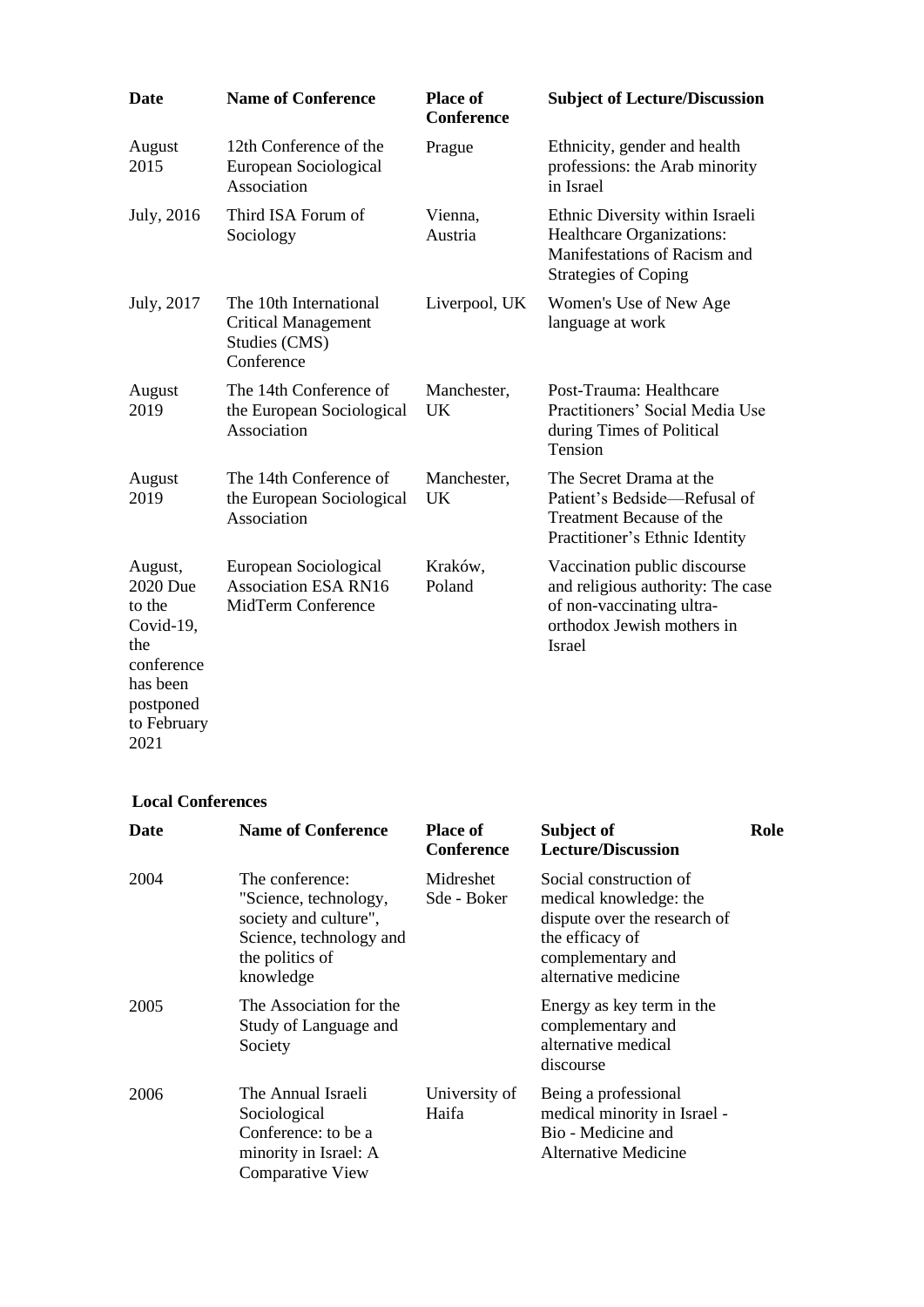| <b>Date</b>       | <b>Name of Conference</b>                                                            | <b>Place of</b><br><b>Conference</b>      | Subject of<br><b>Lecture/Discussion</b>                                                                                                                              | Role |
|-------------------|--------------------------------------------------------------------------------------|-------------------------------------------|----------------------------------------------------------------------------------------------------------------------------------------------------------------------|------|
| 2006              | the Annual Israeli<br>Sociological Conference                                        | University of<br>Haifa                    | Professional struggles and<br>informed ability to choose<br>complementary medicine<br>treatments                                                                     |      |
| 2008              | Lecture at the annual<br>Israeli anthropological<br>conference                       | Beit Berl                                 | Knowledge and<br>professional struggle:<br>complementary medicine<br>and control over the<br>profession                                                              |      |
| 2008              | The 39th Annual<br>Conference of the Israeli<br>Sociological Society                 | Tel Aviv<br>University                    | Integrative medicine:<br>constructing formal<br>knowledge                                                                                                            |      |
| 2009              | Lecture at contemporary<br>spirituality                                              | University of<br>Haifa                    | Spirituality at the threshold<br>- Israeli physicians<br>integrate complementary<br>medicine                                                                         |      |
| 2009              | Annual conference for<br>information                                                 | sciences, Beit<br><b>Berl College</b>     | Sociology of knowledge<br>and the question of<br>complementary and<br>alternative medicine<br>efficacy                                                               |      |
| February,<br>2010 | The annual Israel<br>Sociological<br>Association conference                          | Western<br>Galilee<br>Academic<br>College | Bio-medicine,<br>complementary medicine<br>and folk-traditional<br>medicine in the Galilee:<br>Attitudes and usage                                                   |      |
| February,<br>2010 |                                                                                      | Tel-Aviv-<br>Jaffa College                | Complementary medicine<br>and re-enchantment of the<br>world                                                                                                         |      |
| February,<br>2010 | Conference                                                                           | Oranim<br>College                         | Medical pluralism in the<br>Galilee                                                                                                                                  |      |
| February,<br>2010 | The fourth annual<br>conference of the Israeli<br>center for qualitative<br>research | <b>Ben Gurion</b><br>University           | Researching physicians:<br>powerful research<br>participants                                                                                                         |      |
| March, 2010       | The annual conference<br>of current spirituality<br>research                         | University of<br>Haifa                    | 'So what Did You Take<br>from the Conference within<br>Your Non-Dominant<br>Hemisphere? Physicians<br>promote integrative<br>medicine in healthcare<br>organizations |      |
| February,<br>2010 | <b>ESPANET: Social</b><br>policy in Israel,<br>research, theory and<br>practice      | <b>Emek Yezreel</b><br>College            | Policy towards<br>complementary medicine in<br>the internet mirror                                                                                                   |      |
| February,<br>2011 | ICQM - Israeli Center<br>for Qualitative Research<br>of People and Societies         | <b>Ben-Gurion</b><br>University           | Integrative medicine and<br>Arab traditional medicine                                                                                                                |      |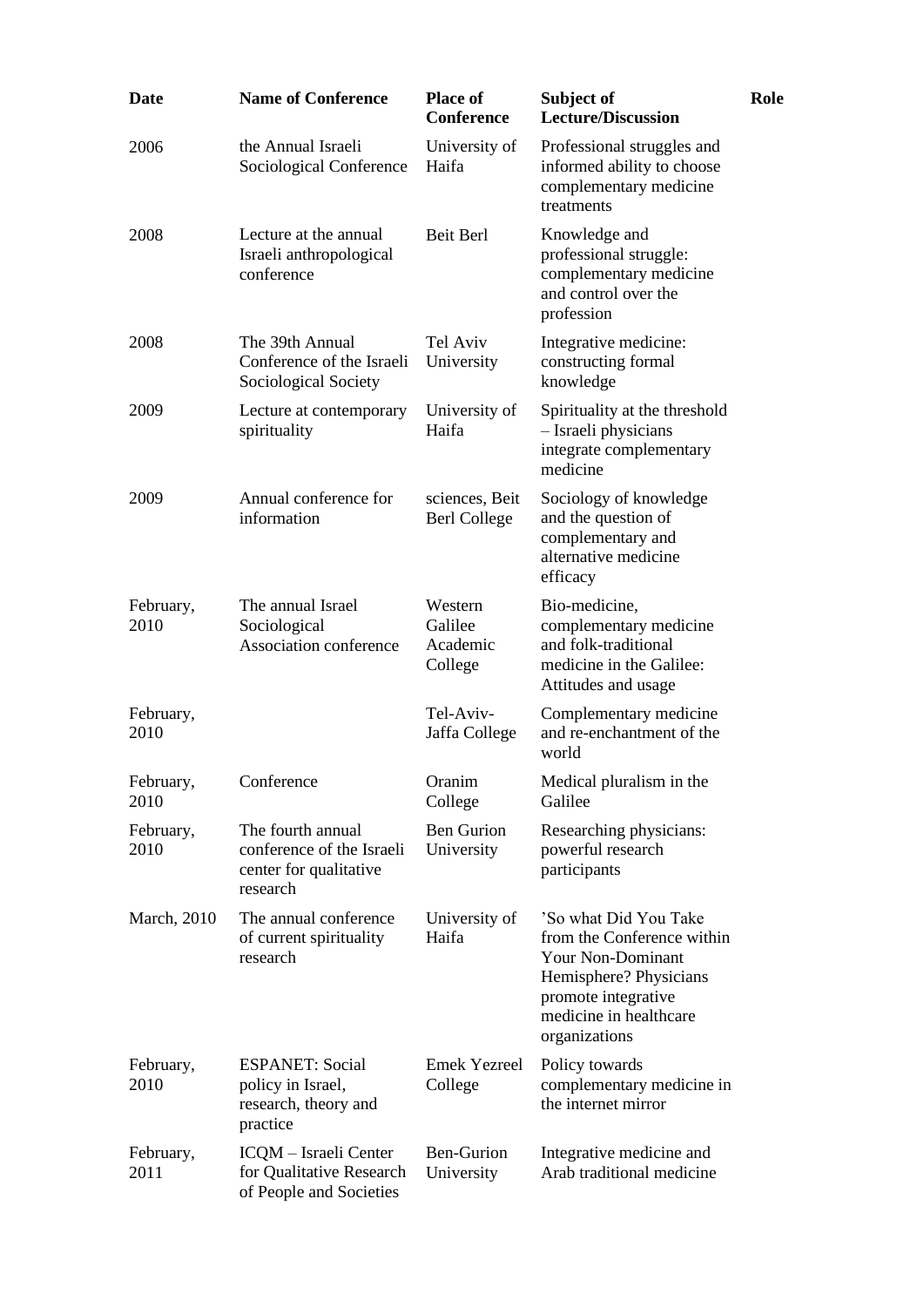| <b>Date</b>       | <b>Name of Conference</b>                                                                               | <b>Place of</b><br><b>Conference</b>            | Subject of<br><b>Lecture/Discussion</b>                                                                                                                                                          | Role                     |
|-------------------|---------------------------------------------------------------------------------------------------------|-------------------------------------------------|--------------------------------------------------------------------------------------------------------------------------------------------------------------------------------------------------|--------------------------|
| February,<br>2011 | The 11th annual<br>conference of the<br><b>Association for History</b><br>and Philosophy of<br>Sciences | Jerusalem                                       | Response. Session in honor<br>of Yael Keshet's book                                                                                                                                              |                          |
| March, 2012       | The 4th Israeli<br>Conference for the<br><b>Study of Contemporary</b><br>Spiritualities                 | University of<br>Haifa                          | Can holism be practiced in<br>a biomedical setting? A<br>qualitative study of the<br>integration of<br>complementary medicine to<br>a surgical department                                        |                          |
| November,<br>2012 | The Israeli company of<br>complementary<br>medicine conference                                          | Tel - Aviv                                      | Can integrative medicine<br>thrive in the public health<br>system? $Or - Is$<br>complementary medicine<br>only for the rich<br>population?                                                       |                          |
| May 2013          | The annual conference<br>of current spirituality<br>research                                            | University of<br>Tel Aviv                       | Secular and traditionalist<br>Israelis consulting rabbis                                                                                                                                         |                          |
| June, 2013        | ICQM - Israeli Center<br>for Qualitative Research<br>of People and Societies                            | <b>Ben-Gurion</b><br>University                 | Analyzing short narratives:<br>the case of integrative<br>medicine in oncology and<br>surgery                                                                                                    |                          |
| February,<br>2014 | The annual Israel<br>Sociological<br>Association conference                                             | Tel Aviv<br>University                          | I am the First Druze<br>Woman to Have Studied<br><b>Chinese Medicine:</b><br><b>Complementary Medicine</b><br>as a Path towards<br><b>Empowerment of Arab-</b><br>Palestinian Women in<br>Israel |                          |
| February<br>2014  | The annual<br>Anthropological<br><b>Association Conference</b>                                          | Jaffa                                           | Ethnic diversity and<br>cultural competence: Arab<br>physicians in the public<br>healthcare system in Israel                                                                                     |                          |
| February,<br>2014 | ICQM - Israeli Center<br>for Qualitative Research<br>of People and Societies                            | <b>Ben-Gurion</b><br>University of<br>the Negev | Theoretical innovation,<br>grounded theory and<br>abductive approach:<br>integrative complementary<br>medicine in an Israeli<br>hospital                                                         |                          |
| June, 2014        | Braun School of Public<br><b>Health and Community</b><br>Medicine                                       | Hebrew<br>University $-$<br>Hadassah            | Intersectionality and<br>underrepresentation in the<br>medical profession: Arab<br>physicians in Israel                                                                                          | An<br>invited<br>lecture |
| February,<br>2015 | The annual Israel<br>Sociological<br>Association conference                                             | Kinneret<br>Academic<br>College                 | Intersectionality and<br>underrepresentation in the<br>medical profession: Arab<br>physicians in Israel                                                                                          |                          |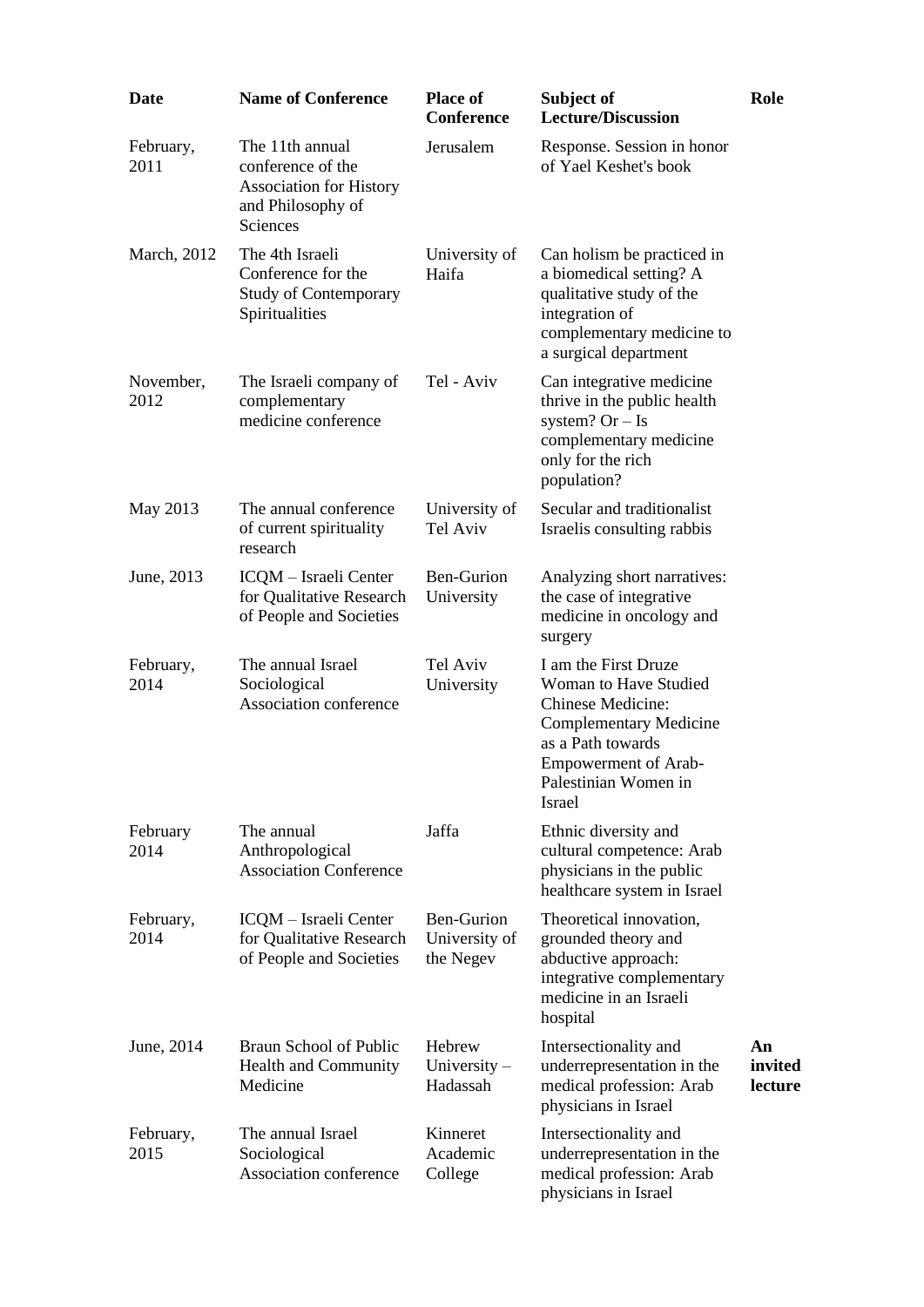| <b>Date</b>       | <b>Name of Conference</b>                                                                   | <b>Place of</b><br><b>Conference</b>     | Subject of<br><b>Lecture/Discussion</b>                                                                                                                                                  | Role               |
|-------------------|---------------------------------------------------------------------------------------------|------------------------------------------|------------------------------------------------------------------------------------------------------------------------------------------------------------------------------------------|--------------------|
| February<br>2016  | ESPAnet Israel<br>conference                                                                | University of<br>Haifa                   | Gander & ethnicity in<br>health professions:<br>Employment work<br>perceptions among Arab<br>professionals in Israel                                                                     |                    |
| February,<br>2016 | The annual ESPAnet<br>conference                                                            | University of<br>Haifa                   | Arabs and Jews in the<br>Israeli medical sector:<br>Challenges for coexistence<br>and Policy                                                                                             | Head of a<br>Chair |
| February,<br>2016 | ICQM - Israeli Center<br>for Qualitative Research<br>of People and Societies                | Ben-Gurion<br>University of<br>the Negev | The contribution of<br>qualitative research to<br>expose silenced phenomena<br>- race-based experiences of<br>Arab health professionals in<br>Israeli public healthcare<br>organizations |                    |
| June, 2016        | Sociological<br>Association, annual<br>conference                                           | Kinneret<br>Academic<br>College          | The white coat trap:<br>Pharmacy as an ethnic-<br>dominated occupation in<br>Israel                                                                                                      |                    |
| May, 2017         | The Israel National<br><b>Institute for Health</b><br>Policy Research, annual<br>conference | Tel Aviv                                 | Neutrality in medicine and<br>health professionals from<br>ethnic minority groups                                                                                                        |                    |
| May, 2017         | Anthropological<br>Association, annual<br>conference                                        | Kefar Kasem                              | Between academic work<br>and social activism in a<br>sensitive and silent arena                                                                                                          |                    |
| February,<br>2018 | ICQM - Israeli Center<br>for Qualitative Research<br>of People and Societies                | Ben-Gurion<br>University                 | The question of policies<br>that address ethnic tensions<br>and racism directed at Arab<br>medical personnel in health<br>organizations in Israel                                        |                    |
| February,<br>2018 | ICQM - Israeli Center<br>for Qualitative Research<br>of People and Societies                | <b>Ben-Gurion</b><br>University          | Between the personal and<br>the political in medical<br>organizations                                                                                                                    | Head of a<br>Chair |
| February,<br>2018 | Sociological<br>Association, annual<br>conference                                           | <b>Ben-Gurion</b><br>University          | <b>Refusal of Treatment</b><br>Because of the<br>Practitioner's Ethnic<br>Identity                                                                                                       |                    |
| January,<br>2019  | The Israeli Sociological<br>Society                                                         | University of<br>Haifa                   | Requests for Ethnic<br>Separation in Hospitalized<br>Hospitals in Israel: The<br>Perspective of Patients and<br>Caregivers                                                               |                    |
| January,<br>2019  | The Israeli Sociological<br>Society                                                         | University of<br>Haifa                   | Policy on the Use of Social<br>Networks in Health<br>Organizations in Israel                                                                                                             |                    |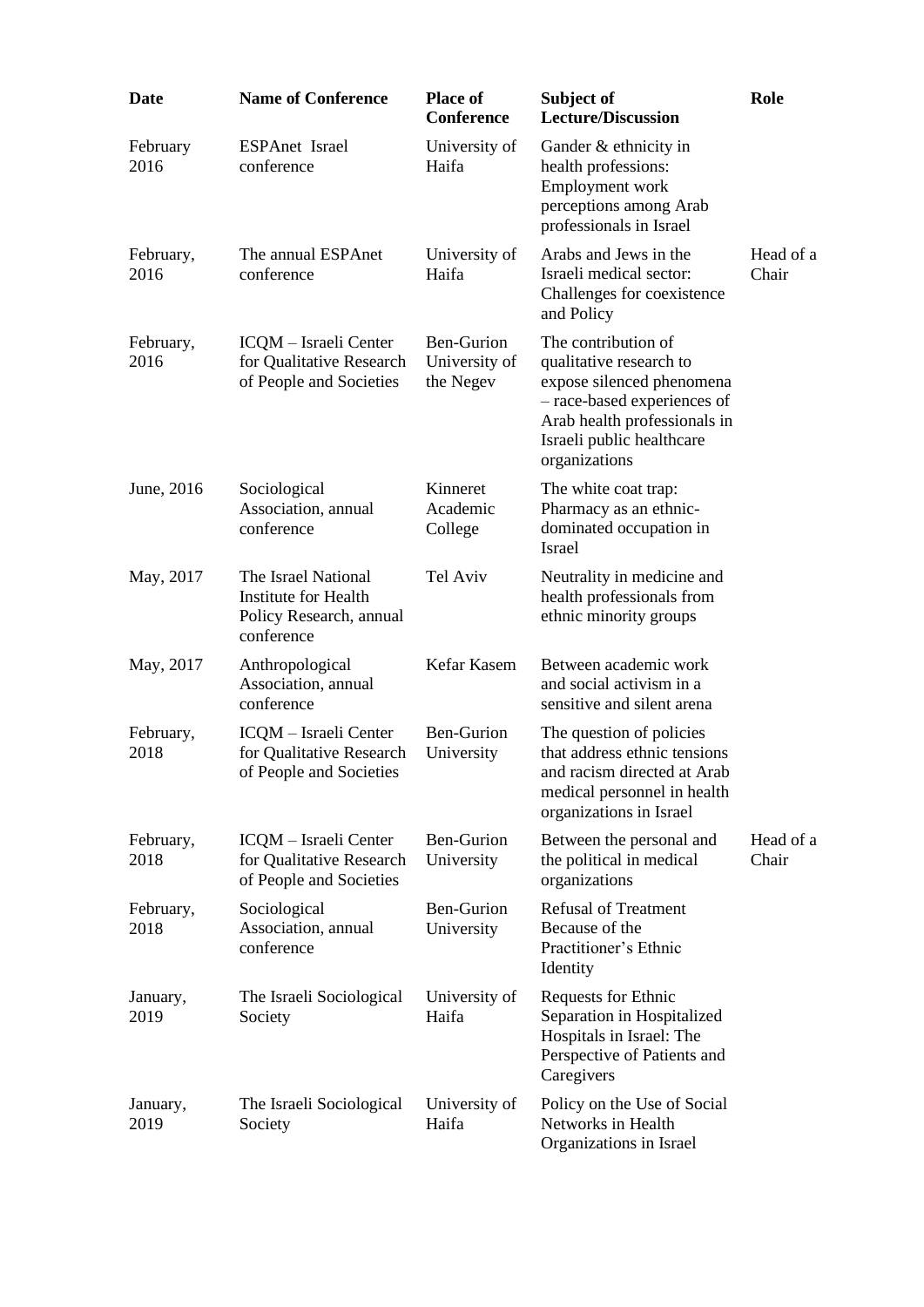| Date             | <b>Name of Conference</b>           | <b>Place of</b><br><b>Conference</b> | Subject of<br><b>Lecture/Discussion</b>                                                                                                         | Role               |
|------------------|-------------------------------------|--------------------------------------|-------------------------------------------------------------------------------------------------------------------------------------------------|--------------------|
| January,<br>2019 | The Israeli Sociological<br>Society | University of<br>Haifa               | Professions - Health<br>professionals: behaviors<br>and coping                                                                                  | Head of a<br>Chair |
| June, 2019       | Research conference                 | Emek Yezrael<br>College              | From academic research to<br>policy: What do you do<br>when a patient refuses<br>treatment because of the<br>practitioner's ethnic<br>identity? |                    |

# **Organization of Conferences or Sessions**

| <b>Date</b> | <b>Name of Conference</b>                                                       | <b>Place of</b><br><b>Conference</b> | Subject of<br><b>Lecture/Discussion</b>                               | Role                                                   |
|-------------|---------------------------------------------------------------------------------|--------------------------------------|-----------------------------------------------------------------------|--------------------------------------------------------|
| 2015        | The Israeli Sociological<br>Conference                                          | Kinneret<br>Academic<br>College      |                                                                       | Member of<br>the<br>organizing<br>committee            |
| 2018        | ICOM – Israeli Center for<br>Qualitative Research of<br>People and Societies    | Ben-Gurion<br>University             | Between the personal and<br>the political in medical<br>organizations | Organization<br>of Session                             |
| 2018        | The Ninth Israeli<br>Conference of the Study<br>of Contemporary<br>Spirituality | University of<br>Haifa               |                                                                       | Member of<br>the scientific<br>organizing<br>committee |

# **Invited Lectures\ Colloquium Talks**

| <b>Date</b>      | <b>Name of Conference</b>                                                                           | <b>Place of</b><br>Conference | Subject of<br><b>Lecture/Discussion</b>                                                                                                   | Role            |
|------------------|-----------------------------------------------------------------------------------------------------|-------------------------------|-------------------------------------------------------------------------------------------------------------------------------------------|-----------------|
| October,<br>2015 | National Insurance<br>Institute of Israel                                                           | Jerusalem                     | Arab professionals in<br>health and welfare<br>organizations                                                                              | Invited lecture |
| October,<br>2015 | Anthropology<br>department                                                                          | University of<br>Haifa        | Aras healthcare<br>professionals in Israel                                                                                                | Invited lecture |
| 2018             | Ministry of Health -<br>Committee for the<br>Prevention of Racism in<br><b>Health Organizations</b> | Jerusalem                     | Policy on ethnic tensions<br>in health organizations                                                                                      | Invited lecture |
| August,<br>2019  | Researchers' meeting                                                                                | Manchester,<br><b>UK</b>      | Develop research<br>cooperation and work<br>together on the proposal<br>for the Horizon 2020<br>grant.                                    |                 |
| October,<br>2019 | Horizon Europe Weeks                                                                                | Niepolomice,<br>Poland        | Intensive 3-day<br>workshops in the<br>conference facility near<br>Kraków, to develop<br>research cooperation and<br>work together on the | Researcher      |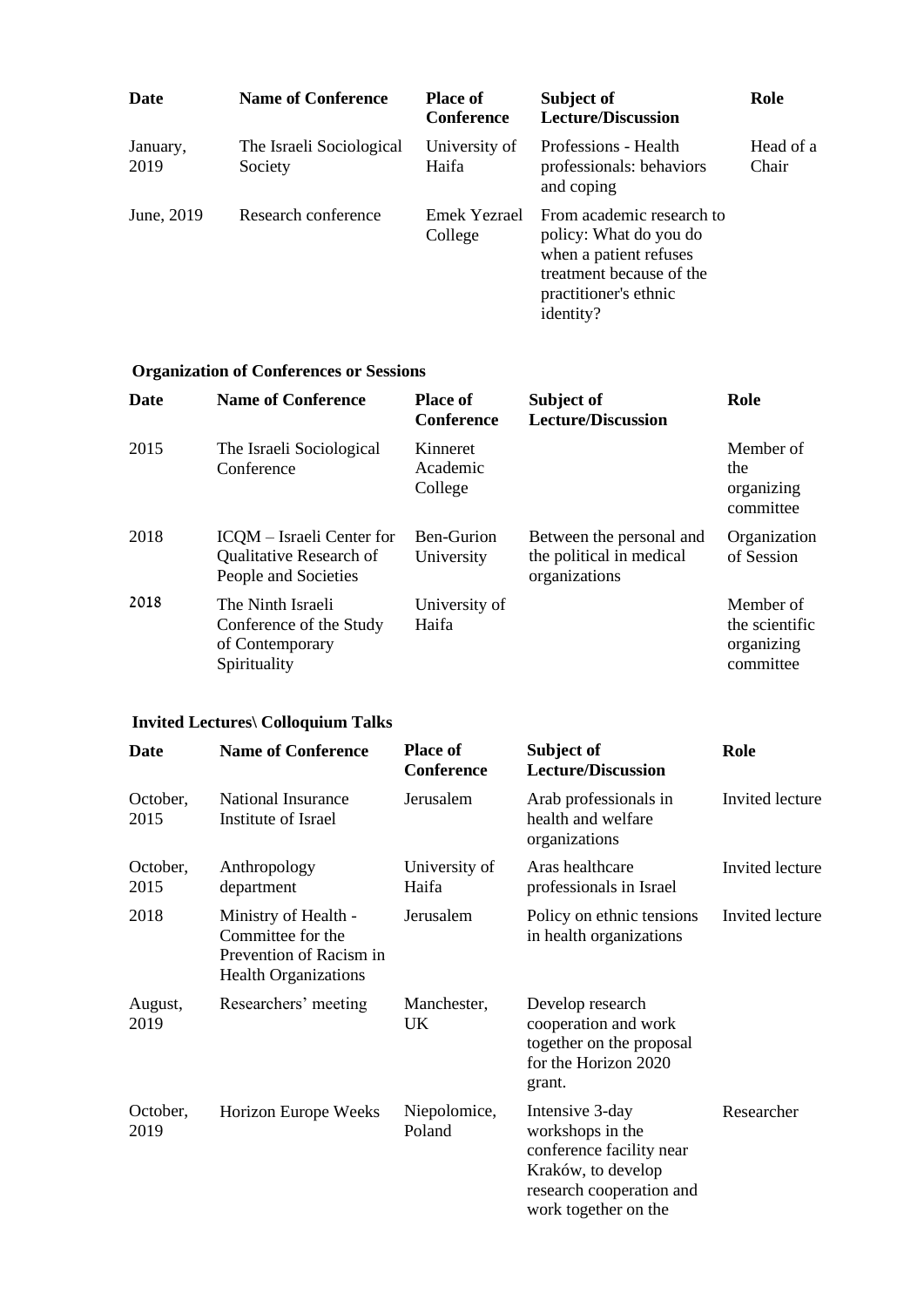| Date             | <b>Name of Conference</b> | <b>Place of</b><br>Conference | Subject of<br><b>Lecture/Discussion</b>                                                                          | Role |
|------------------|---------------------------|-------------------------------|------------------------------------------------------------------------------------------------------------------|------|
|                  |                           |                               | proposal for the<br>international research<br>grant.                                                             |      |
| January,<br>2020 | Sociological forum        | University of<br>Haifa        | Regardless of religion or<br>race: Ethnic tensions<br>between Jews and Arabs<br>in the Israeli health<br>system. |      |

## **9. Positions Held**

| From-To          | <b>Institute</b>                                         | <b>Position</b>                           | % Position<br><b>Position</b> |
|------------------|----------------------------------------------------------|-------------------------------------------|-------------------------------|
| $2018 - 2020$    | Western Galilee Academic College                         | <b>Head of Sociology</b><br>department    |                               |
| $2018$ - current | Western Galilee Academic College                         | Head of Health and<br>Wellnes studies     |                               |
| $2015$ - current | Western Galilee Academic College                         | Assoc. Prof.                              | 100%                          |
| $2016 - 2017$    | University of Haifa                                      | Assoc. Prof.                              | 20%                           |
| $2015$ - current | The Max Stern Academic College of<br><b>Emek Yezreel</b> | Assoc. Prof.                              | 30%                           |
| 2011-2015        | Western Galilee Academic College                         | Senior lecturer                           | 100%                          |
| 2011-2015        | The Max Stern Academic College of<br><b>Emek Yezreel</b> | Senior lecturer                           | 25-40%                        |
| 2010-2018        | Western Galilee Academic College                         | Head of Health and<br>Wellnes studies     |                               |
| 2010-2011        | Western Galilee Academic College                         | Head of Information<br>Studies department |                               |
| 2007-2008        | Western Galilee Academic College                         | Acting head of Sociology<br>department    |                               |
| 2004-2011        | Western Galilee Academic College                         | lecturer                                  | 100%                          |
| 2004-2006        | University of Haifa                                      | Lecturer                                  | 20%                           |
| 2002-2011        | The Max Stern Academic College of<br><b>Emek Yezreel</b> | lecturer                                  | 25-40%                        |

## **10. Additional Professional Experience (Public Positions)**

1985-1990 Researcher, Arava R&D, Research and Development, Southern Arava, agriculture.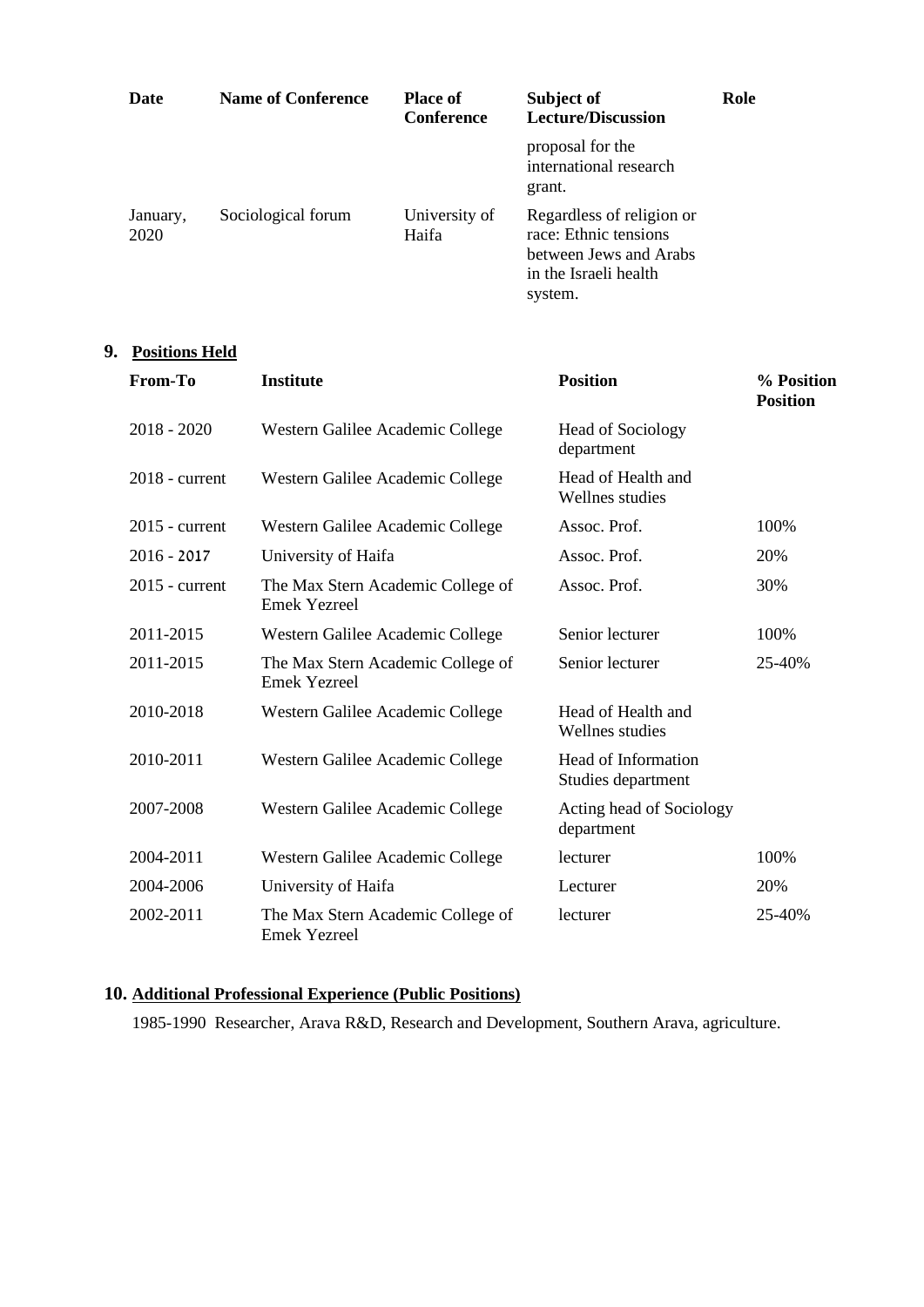#### **11. Scientific Areas of Specialization**

- Sociology of medicine
- Medical anthropology
- Qualitative research
- Sociology of medical organizations
- Sociology of medical knowledge

#### **12. Miscellaneous**

2017 – GCP – Good Clinical Practice training – Attended the course of Design, performance and regulatory of clinical trials.

2020-2023 – An Advisory Board Member of the project VAX-TRUST in the EU Horizon 2020 program Addressing low vaccine uptake (ID: SC1-BHC-33-2020): 2,971,675.00 EUR.

#### **13. Member of Committees**

| $2021$ - current               | Western Galilee Academic College | Member of the Committee for the<br><b>Reduction of Teaching Duties</b> |
|--------------------------------|----------------------------------|------------------------------------------------------------------------|
| $2018$ - current               | Western Galilee Academic College | Higher Academic Council<br>Member                                      |
| $2018$ - current               | Western Galilee Academic College | Ethics in Research committee<br>member                                 |
| $2016 - 2018$                  | Western Galilee Academic College | <b>Teaching Committee advisor</b><br>member                            |
| $2012 - 2018$ ,<br>and current | Western Galilee Academic College | <b>Teaching Committee member</b><br>(Sociology department)             |
| $2012 - 2013$                  | Western Galilee Academic College | "Excellence in research"<br>committee member                           |
| $2008 - 2011$                  | Western Galilee Academic College | Member of Research council                                             |

#### **14. Member of professional associations**

- 2015 Current, Member of the European Sociological Association.
- 2015 2018, Member of Israeli Anthropological Society.
- 2007 Current, Member of the Israeli Sociological Society.
- 2014 Member of the European Society for Health and Medical Sociology.
- 2008 2014, Member of the Israeli Medical Association, the Israeli Society for Complementary Medicine.
- 2012 Member of the British Sociological Association.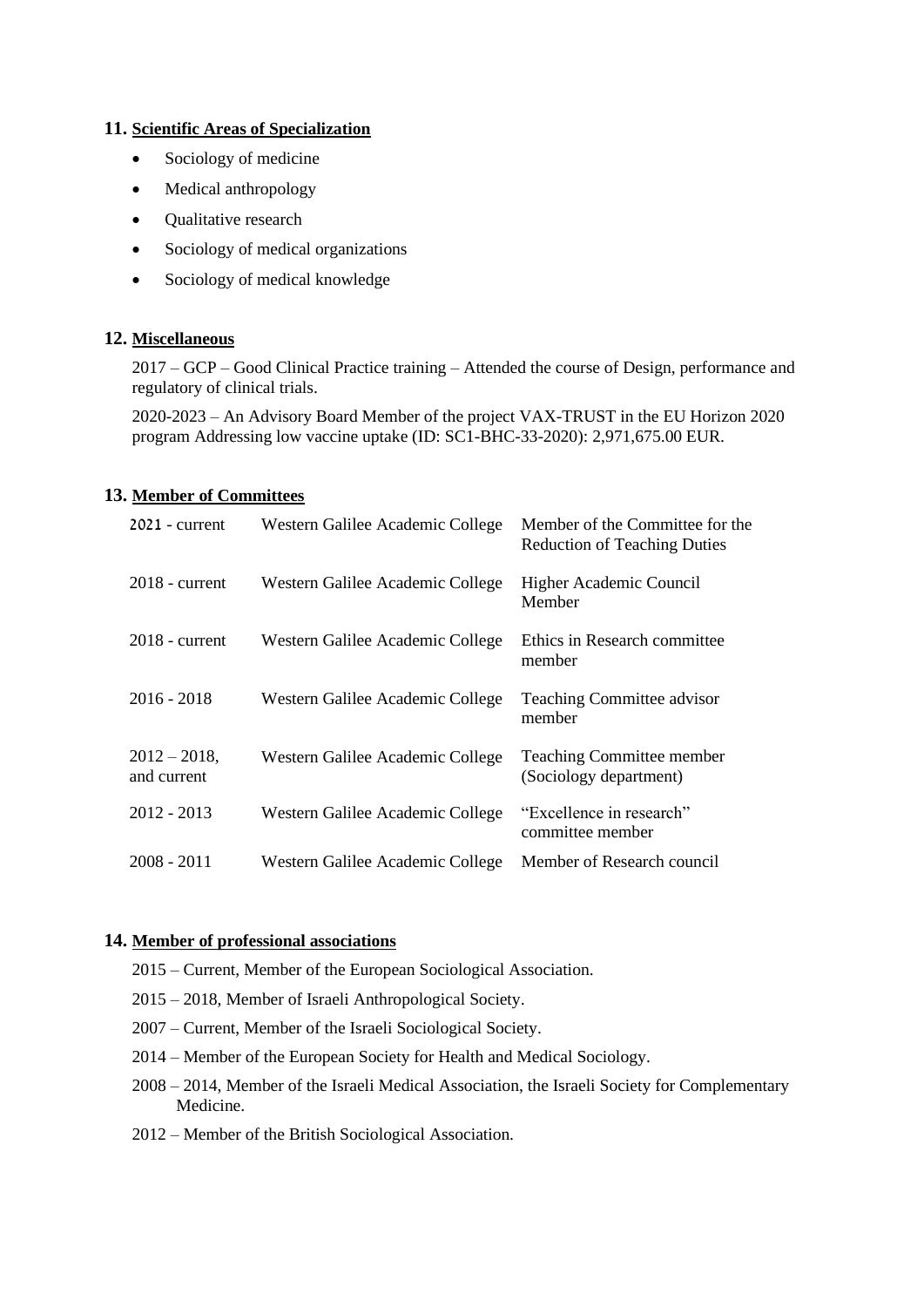#### **I have peer reviewed articles for the following international journals**

*Social Science and Medicine, Journal of Interprofessional Care, Health: (London): An Interdisciplinary Journal for the Social Study of Health, Illness and Medicine, European Journal of Integrative Medicine, Complementary Therapies in Medicine* , *Patient Education and Counseling* , *Journal of Immigrant and Minority Health*, *Harefuah* and more

#### **I have peer reviewed doctoral research proposals and dissertations**

University of Haifa 2014, 2018.

**I have peer reviewed research proposals for the following international research funds:** BSF – United States-Israel Binational Science Foundation

## **15. Academic Profile**

## **Research Activities**

Throughout my academic career, my main interest and focus has been on taking an interdisciplinary approach and addressing the interface between Natural and Social Science; and more specifically, to focus on the social and cultural aspects of health care. My undergraduate degree in biology established my area of interest, and advanced degrees in anthropology and sociology have led me to focus on the fields of medical anthropology and the sociology of medicine. Since the completion of my doctoral dissertation fourteen years ago, I have published more than 65 papers in refereed journals, and have written three chapters in scientific books and authored two books.

A major research topic of mine is integrative medicine, namely the integration of complementary and alternative therapies in healthcare and health organizations. I joined a group of physicians who work in hospitals and health maintenance organizations, where they have introduced and are researching integrative medicine. We have jointly conducted several studies at the Lin Medical Center and Bnai-Zion hospital, funded by the respective health organizations.

A second major research project I conducted with a colleague (Prof. Ariela Popper-Giveon) was the study of ethno-national tensions in health organizations between Jews and Arabs, and the relevant ways to address it. We received a grant from The Israel National Institute for Health Policy Research, and conducted a survey and 50 in-depth interviews. We have published a number of articles on the research findings, and a book was published this year. I endeavor to conduct research that not only contributes to scientific development, but that is also applicable and contributes to patients' welfare and to health-care professionals by impacting health-care policy and students' education.

Another research subject focuses on patients' health-related decision-making processes (HDP), concentrating on the sociological aspects of decisions made by parents regarding vaccination of their children. The findings will enable us to pinpoint how, why, and when the social environment triggers and shapes individual HDP.

I have joined a research network that took up the HORIZON 2020 call of "Addressing low vaccine uptake." The call is for proposals to analyze the causes and motives for people's opposition and hesitancy toward vaccination and to design and test interventions to improve vaccine uptake. I believe that the issue of vaccine resistance, and particularly that of vaccine hesitancy, is very relevant to health policies and offers an intriguing opportunity to study the social and cultural context of HDP. The research network now comprises scholars from the UK, the Czech Republic, Belgium, Italy, Finland, Portugal, and Poland. Israel as an accompanying country was part of the research network. Now my role in the group is external advisory board member. The research network awarded from the HORIZON 2020 – the EU Research and Innovation programme 2,971,675.00 EUR for the years 2020-2023.

## **Teaching Activities**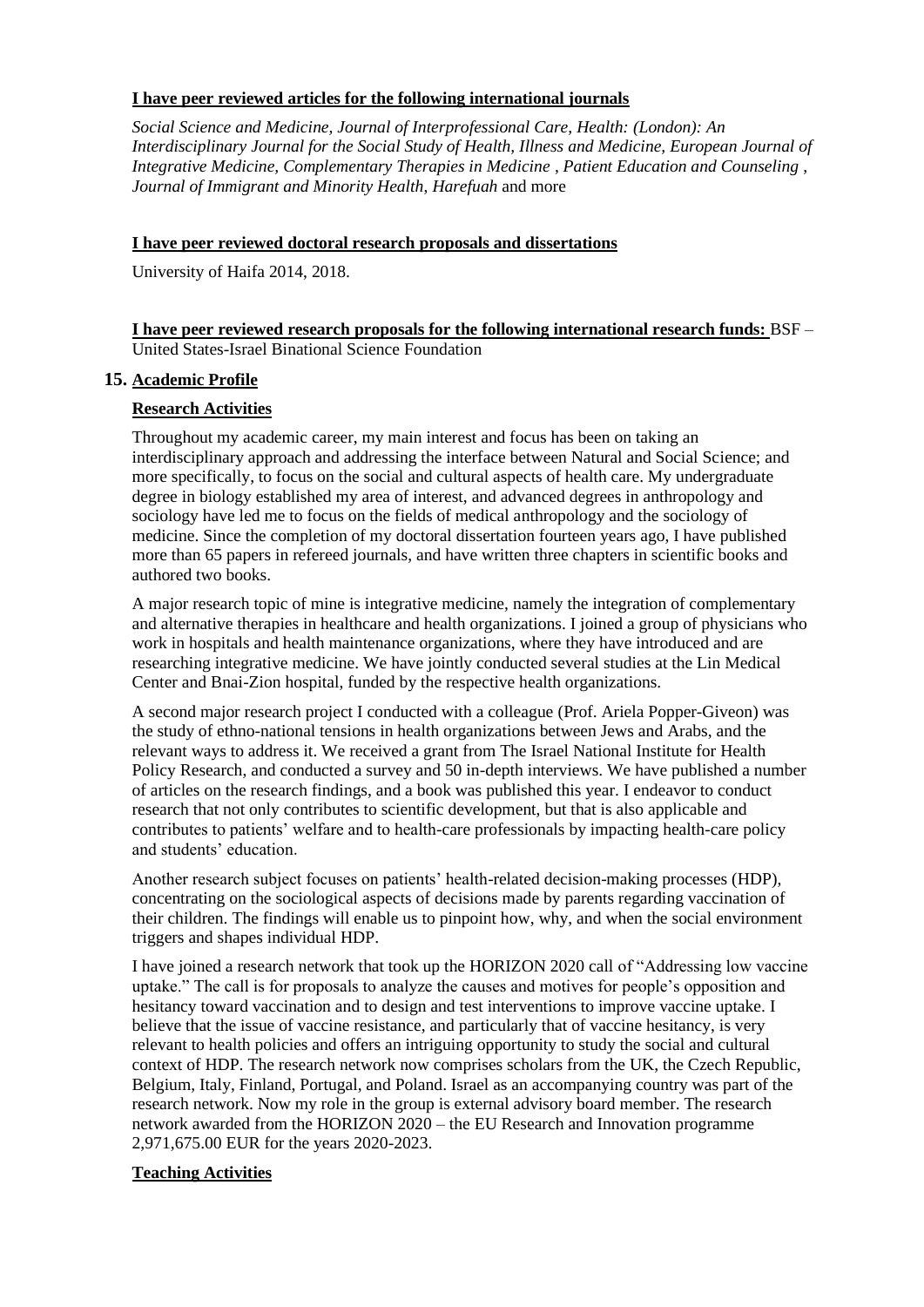I teach diverse courses in the Sociology Department – from introductory courses to research seminar courses. In recent years I have established and run a program that specializes in the field of health and well-being as part of the existing sociology program of undergraduate studies. Studies of health and wellbeing provides graduates with basic knowledge and practical experience in issues relating to the social and cultural components of work in health organizations.

The program seeks to provide students who work, or intend to work, in health and wellbeing organizations with a sociological and anthropological education, and endows them with applied skills of structural-social and cultural competence. It seeks to promote the receptiveness, knowledge, and skills that make for cultural competence. Cultural competence among practitioners facilitates a response that is compatible with the applicant's culture. Studies have shown that treatment given to a patient by a practitioner who is familiar with his or her culture and customs is more effective and beneficial.

The program furthermore seeks to impart awareness, knowledge, familiarity and skills that promote structural-social competence. Structural-social competence is a conceptual and applied framework for social factors that strongly influence the health and the welfare of individuals, such as socioeconomic status and poverty, environmental quality, stigmatization, sexual orientation, ethnic tensions, and immigration. This approach places emphasis on recognition of the economic and political conditions that generate social injustice and inequality in health.

These topics are becoming increasingly important and internationally recognized as developments in epigenetics and neuroscience reveal the vital roles that social contexts may play even in seemingly purely biological diseases. To the best of my knowledge, our program is the only one in Israel that has been designed to focus on sociological and anthropological perspectives on health and wellbeing.

## **Future Research Plans**

My future research plan is to study decision making in healthcare, which is essentially a social process since such decisions take interpersonal and social contexts into account, and their outcomes impact others besides the patient(s) they address directly. Extensive research has been conducted on the processes involved in decision making, but has largely neglected the relevant social context.

I will continue my involvement with the European research network that awarded the grant from the EU Research and Innovation programme – 2,971,675.00 EUR for the years 2020-2023 on the issue of Addressing low vaccine uptake.

I plan to continue my research collaborations with integrative physicians to study the impacts of the integration of complementary medicine modalities at the Oncology department at Lin Medical Center and at several departments at the Bnai-Zion hospital.

Another planned research, together with my colleague, is to study the socio-cultural aspects of metaphors used to describe COVID-19 and to examine the role of these metaphors in adherence and non-adherence to public health regulations issued in Israel during the pandemic by comparing non-adherents (including corona-deniers) to a control group of people who report adherence to the public health regulations. A research proposal was submitted to ISF.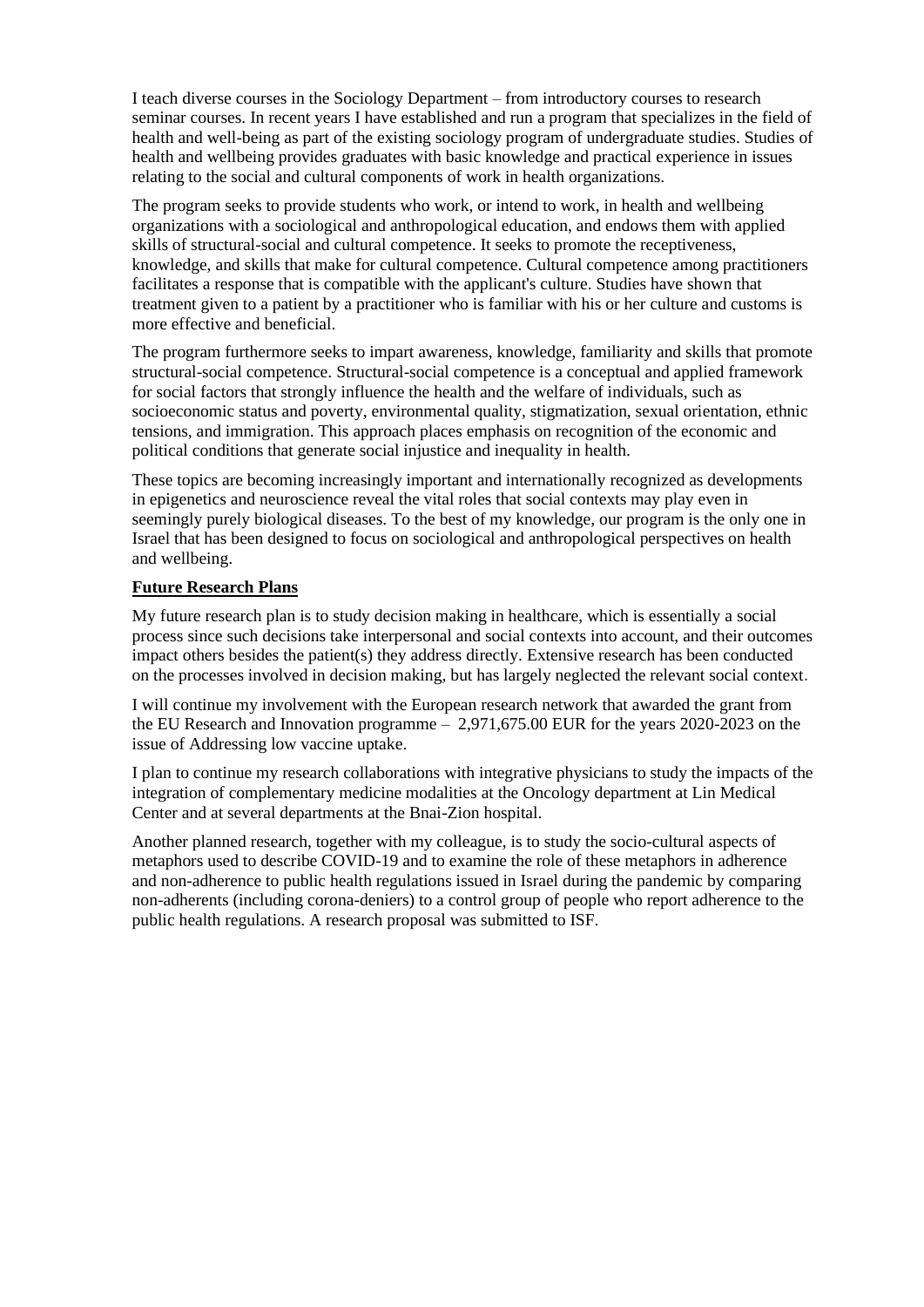## **Publications**

## **Prof. Yael Keshet**

#### (\*After the last promotion)

#### **A. Scientific Books (Refereed)**

#### **Authored Books – Published**

- 1. Keshet, Y. (2010). *Complementary Medicine and the Reenchantment of the World.* Tel Aviv: Resling. [Hebrew].
- 2. \*Popper-Giveon, A., Keshet, Y. *Regardless of religion or race: Ethnic tensions between Jews and Arabs in the Israeli health system*. Jerusalem: Carmel. [Hebrew].

#### **B. Articles in Refereed Journals**

#### **Published**

- 3. **Keshet, Y.** (2008). Knowledge construction about alternative medicine: Consequences of the ability of shared medical decision-making and informed consent. *Social Issues in Israel*, 5, 153- 184. (Hebrew).
- 4. Ben-Arye, E., **Keshet, Y**., Shapira, C., Karkabi, S., Karkabi, K., & Frenkel, M. (2009). Complementary Medicine in the Primary Care Setting: Results of a Survey of Gender and Cultural Patterns in Israel. *Gender Medicine*, 6(2), 384-397.

IF: 2.481, Q1, 48 citations.

5. Ben-Arye, E., Shapira, C., **Keshet, Y**., Hogerat I., & Karkabi, K. (2009). Attitudes of Arab-Muslims towards integration of complementary medicine in primary-care clinics in Israel: The Bedouin Mystery. *Ethnicity and Health*, 14(4), 379-391.

IF: 2.164, Q1, 12 citations.

6. Ben-Arye, E., Karkabi, K., Karkabi, S., **Keshet, Y**., Haddad, M., & Frenkel, M. (2009). Attitudes of Arab and Jewish patients towards integration of complementary medicine in primary care clinics in Israel: A Cross-cultural study. *Social Science and Medicine*, 68(1), 177-182.

IF: 3.688, Q1, 46 citations.

7. Ben-Arye, E., Lev, E., **Keshet, Y**., & Schiff, E. (2009). Integration of herbal medicine in primary care in Israel: A Jewish-Arab cross-cultural perspective. *Evidence Based Complementary and Alternative Medicine*, Vol. 2011, Article ID 401395, 8 pages. DOI: 10.1093/ecam/nep146.

IF: 2.140, Q1, 4 citations.

- 8. **Keshet, Y**. (2009). The untenable boundaries of biomedical knowledge: Epistemologies and rhetoric strategies in the debate over evaluating complementary and alternative medicine. *Health (London): An Interdisciplinary Journal for the Social Study of Health, Illness and Medicine*, 13(2), 131-155. IF: 1.396, Q1, 49 citations.
- 9. **Keshet, Y**. (2010). Hybrid Knowledge and Research on the Efficacy of Alternative and Complementary Medicine Treatments. Social Epistemology, a Journal of Knowledge. *Social Epistemology,* 24 (4), 331-347.

Q1, 15 citations.

10. Ben-Arye, E., Schiff, E., Karkabi, K., **Keshet, Y.,** & Lev, E. (2011). Exploring association of spiritual perspectives with complementary medicine use among patients with type 2 diabetes in Israel. *Ethnicity and Health,* 16(1), 1-10.

IF: 2.164, Q1, 8 citations.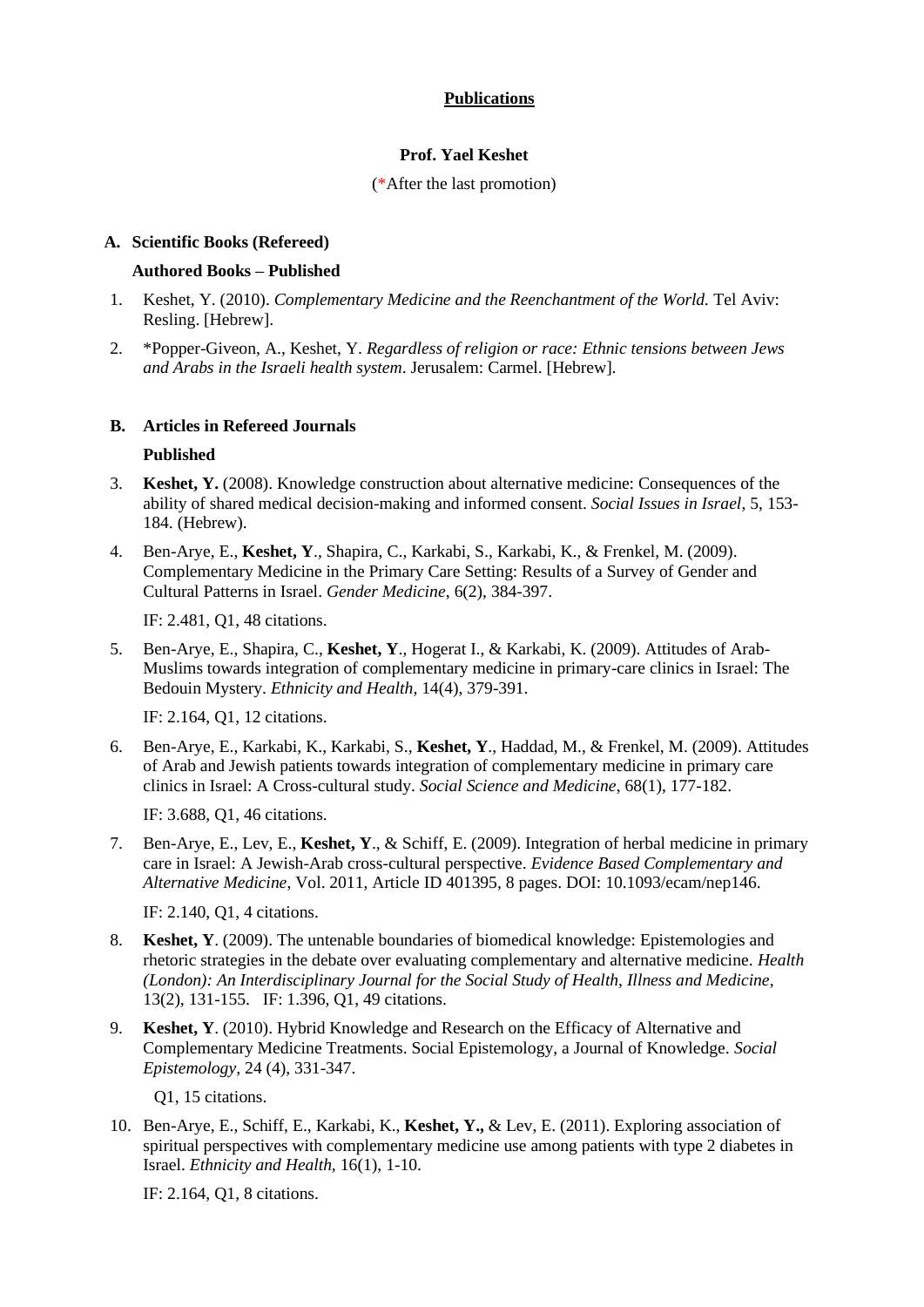11. **Keshet, Y**. (2011). Classification systems in the light of sociology of knowledge. *Journal of Documentation*, 67(1), 144-158.

IF: 1.333, Q1, 20 citations.

12. **Keshet, Y**. (2011). Energy Medicine and hybrid knowledge construction: the formation of new cultural-epistemological rules of discourse. *Cultural Sociology*, 5(4), 501-518.

IF: 0.391, Q1, 11 citations.

13. Ben-Arye, E., Schiff, E., Steiner, M., **Keshet, Y**., & Lavie, O. (2012). Attitudes of Patients with Gynecological and Breast Cancer toward Integration of Complementary Medicine in Cancer Care. *International Journal of Gynecological Cancer*, 22(1), 146-153.

IF: 1.152, Q1, 32 citations.

14. Schiff, E., Ben Arye, E., Attias, S., & **Keshet, Y**. (2012). Perceiving Integration of a Complementary Medicine Service within a General Surgery Department through Documentation of Consultations: A Thematic Analysis. PEC. *Patient Education and Counseling,* 89(3), 430-433.

IF: 2.933, Q1, 14 citations.

15. **Keshet, Y**., Arnon, Z., Ben Arye, E., Shmuel, A., Sroka, G., Matter, I., & Schiff, E. (2012). The Perceived Impact of Integrative Medicine in a Surgical Department. *European Journal of Integrative Medicine*, 4(1), e27-e35.

IF: 0.658, Q3, 5 citations.

16. **Keshet, Y**., Ben-Arye, E., & Schiff, E. (2012). Can holism be practiced while integrating complementary medicine in a biomedical setting? A qualitative study in a surgical department. *Health (London): An Interdisciplinary Journal for the Social Study of Health, Illness and Medicine*, 16(6), 585-601.

IF: 1.396, Q1, 16 citations.

17. **Keshet, Y**. (2012). Network gatekeeping: Complementary medicine information on the websites of medical institutions. *Health (London): An Interdisciplinary Journal for the Social Study of Health, Illness and Medicine*, 16(2), 151-168.

IF: 1.396, Q1, 6 citations.

18. **Keshet, Y**., Ben-Arye, E., & Schiff, E. (2012). The use of boundary objects to enhance interprofessional collaboration: integrating complementary medicine in a hospital setting. *Sociology of Health and Illness*, 35(5), 666-681.

IF: 2.442, Q1, 34 citations.

19. **Keshet, Y**., & Popper-Giveon, A. (2013). Integrative health care in Israel and traditional Arab herbal medicine: When health care interfaces with culture and politics. *Medical Anthropology Quarterly,* 27(3), 368-384.

IF: 1.818, Q1, 12 citations.

20. **Keshet, Y**., Attias, S., Ben Arye, E., Shaham, M., Grimberg, O., & Schiff, E. (2013). Integrative complementary medicine for treatment of bariatric perioperative symptoms: Patients' experiences and staff evaluations. *Bariatric Surgical Practice and Patient Care*, 8(3), 108-112.

IF: 0.228, 2 citations.

- 21. **Keshet, Y**. (2013). Dual embedded agency: physicians implement integrative medicine in healthcare organizations. Health (London): An Interdisciplinary *Journal for the Social Study of Health, Illness and Medicine*, 17(6), 605-621. IF:1.648, Q1, 18 citations.
- 22. **Keshet, Y**., & Liberman, I. (2014). Seeking empowerment and spirituality in the secular age: Secular and traditionalist Israelis consulting rabbis. *Sociology,* 48(1), 92-110.

IF: 2.161, Q1, 4 citations.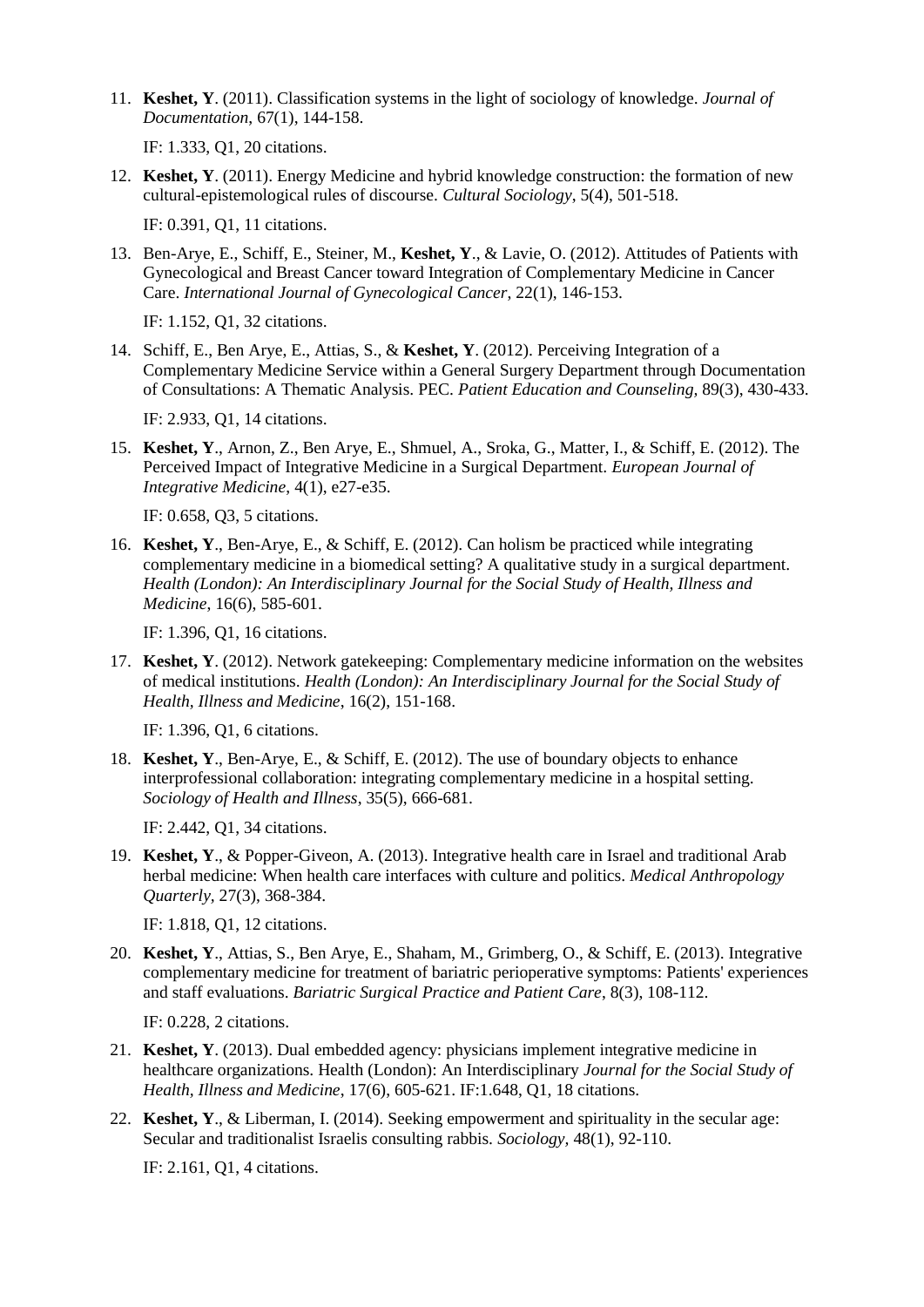23. **Keshet, Y**., & Liberman, I. (2014). Coping with illness and threat: Why non-religious Jews choose to consult rabbis on healthcare issues. *Journal of Religion and Health*, 53(4), 1146-1160.

IF: 0.967, Q1, 6 citations.

24. Popper-Giveon, A., Liberman, I., & **Keshet, Y**. (2014). Workforce ethnic diversity and culturally competent health care: The case of Arab physicians in Israel. *Ethnicity and Health*, 19(6), 645- 658.

IF: 2.164, Q1, 11 citations.

25. **Keshet, Y**., & Simchai, D. (2014). The 'gender puzzle' of alternative medicine and holistic spirituality: A literature review. *Social Science & Medicine*, 113, 77-86.

IF: 3.688, Q1, 22 citations.

- 26. **Keshet, Y**., Schiff, E., Samuels, N., & Ben-Arye, E. (2015). Giving voice to cancer patients: assessing non-specific effects of an integrative oncology therapeutic program via short patient narratives. *Psycho-oncology*, 24(2):169-74. IF: 4.044, Q1, 15 citations.
- 27. Popper Giveon, A. & **Keshet, Y**. (2015). Complementary Medicine as a Path towards Empowerment of Arab-Palestinian Women in Israel. *Health Care for Women International,* 36 (11), 1290-1307.

 $IF = 0.762$ ,  $Q2$ ,

28. \***Keshet, Y**., Popper Giveon, A. & Liberman, I. (2015). Intersectionality and underrepresentation among health care workforce: The case of Arab physicians in Israel. *Israel Journal of Health Policy Research*, 4:18 (1-11). DOI 10.1186/s13584-015-0004-0

IF= 1.25, Q2, 17 citations.

- 29. \*Popper-Giveon, A., **Keshet, Y**., Liberman, I. (2015). Arabs in health and welfare professions in Israel: an ethnic and gender-oriented view of representativeness and employment. *Social Security*, 97: 95-126. [Hebrew] http://www.btl.gov.il/Publications/Social\_Security/bitahon97/Pages/default.aspx
- 30. \*Popper-Giveon, A., **Keshet, Y**., Liberman, I. (2015). Increasing Gender and Ethnic Diversity in the Healthcare Workforce: The Case of Arab Male Nurses in Israel. *Nursing Outlook*, 63(6): 680- 690.

IF: 2.056, Q1, 19 citations.

31. \*Popper-Giveon, A., **Keshet, Y**. (2015). "Everyone wants his son to be a doctor": External motives in choosing medicine as a career among an ethnic minority. *Medical teacher*, 37 (4), 406- 406.

IF= 1.909, Q1, 2 citations.

- 32. \*Simchai, D., **Keshet, Y**. (2016). New-Age in Israel: formative ethos, identity blindness, and implications on health-care. *Health (London),* 20 (6), 635-652. IF=1.31, Q1,
- 33. \*Ben-Arye, E., **Keshet, Y**., Miller Shahbar, I., Livne Aharonson, M., Preis, L., Agour, O., Schiff, E., Samuels, N. (2016). The kitchen as therapy: Qualitative assessment of an integrative cuisine workshop for patients undergoing chemotherapy. *Supportive Care in Cancer,* 24 (4), 1487-1495.

IF= 2.364, Q2, 4 citations.

- 34. \***Keshet, Y**., Popper-Giveon, A. (2016). Work experiences of ethnic minority nurses: A qualitative study. *Israel Journal of Health Policy Research*, 5:18-28. IF= 1.354, Q2, 4 citations.
- 35. \*Popper-Giveon, A., **Keshet, Y**. (2016). "It's every family's dream": Choice of a medical career among the Arab minority in Israel. *Journal of Immigrant and Minority Health*, 18(5), 1148-1158. IF=1.482, Q2, 9 citations.
- 36. \*Popper-Giveon, A., Liberman, I. **Keshet, Y**., (2016). Nursing Careers for Arab Men and Women in Israel. *Social Issues in Israel*, 22, 86-117. [Hebrew].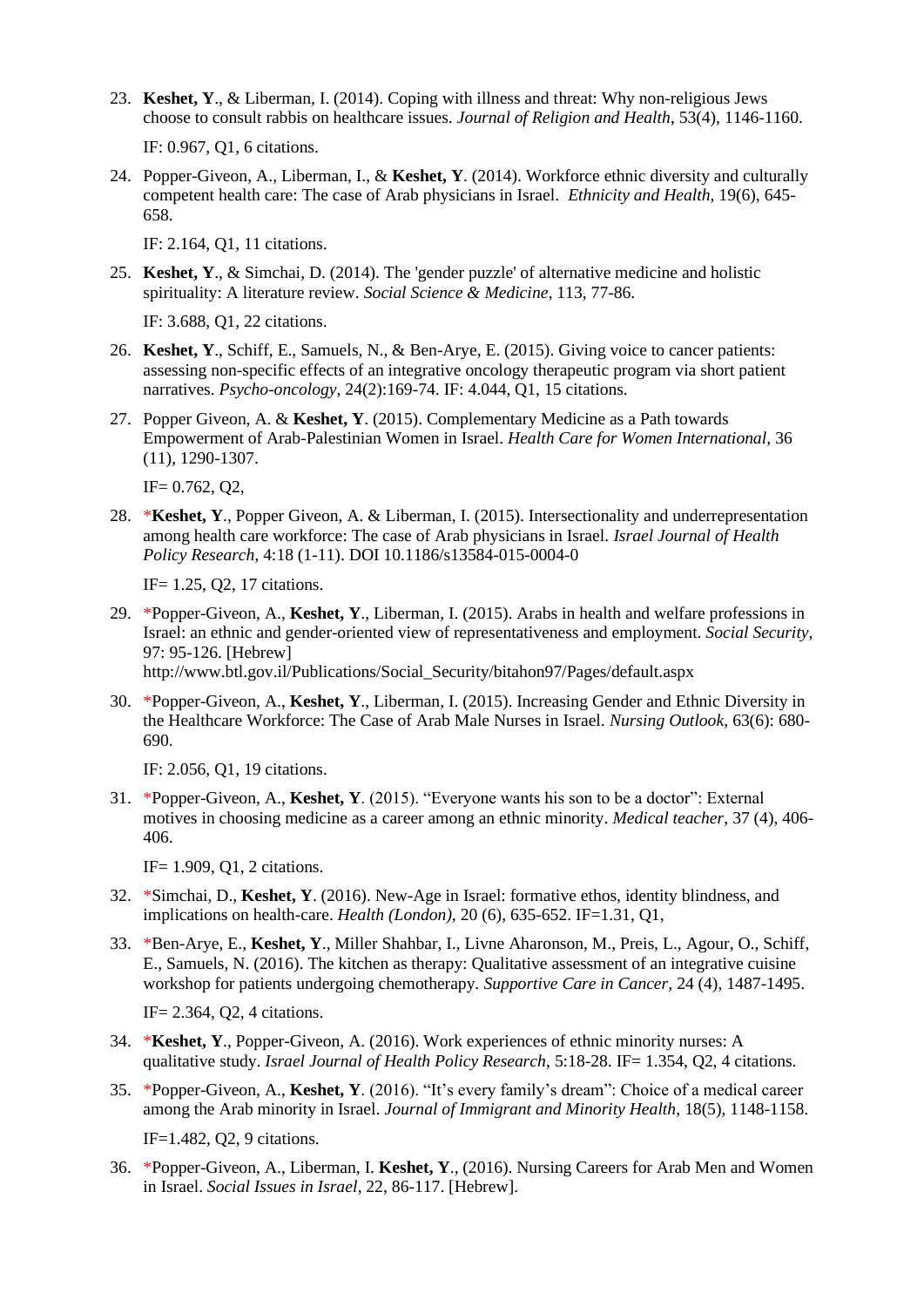- 37. \*Popper-Giveon, A., Liberman, I., **Keshet, Y**. (2016). Selective modernity as an explanatory mechanism for the pattern of ethnic-gender employment in the health professions among Arabs in Israel. *Gadish,* 16: 101-113. [Hebrew].
- 38. \***Keshet, Y**., Popper-Giveon, A. (2017). Neutrality in medicine and health professionals from ethnic minority groups: The case of Arab health professionals in Israel. *Social Science and Medicine*, 174:35-42.

IF=3.595, Q1, 4 citations.

39. \*Zaidman, N., **Keshet, Y**., Janson, A. (2017). Power from Within' and Masculine Language – Does New Age Language Work at Work? *Journal of Management Inquiry*, 27,4, 1056492617714893.

IF=0.943, Q1, 1 citation.

40. \*Keshet, Y., Raviv, B., Popper-Giveon, Strizhevski, A., and Abu-Hilu, A. (2017). Tensions and coping strategies in ethnically mixed teams: findings from a study in two emergency departments. *Journal of Immigrant and Minority Health,* 20(4), 951-962.

IF=1.579, Q2,

41. \*Popper-Giveon, A., Liberman, I., **Keshet, Y**. (2018). The white coat trap: Pharmacy as an ethnic-dominated occupation in Israel. *Ethnic and Racial Studies*, 41 (7), 1312-1331.

IF=1.425, Q1

42. \***Keshet, Y**., Popper-Giveon, A. (2018). Race-based experiences of ethnic minority health professionals: Arab physicians and nurses in Israeli public healthcare organizations. *Ethnicity and Health*, 23 (4), 442-459.

IF= 2.055, Q1

43. \*Ben-Arye, E., **Keshet, Y.,** Livas, M., Breitkreuz, T. (2018). Crossing the death threshold: Experiencing multi-disciplinary end-of-life integrative oncology training. *Supportive Care in Cancer,* 26 (7), 2251-2257.

IF=2.698, Q1

44. \***Keshet, Y**., Popper-Giveon, A. (2018). The undisciplined patient in a neoliberal society: Conscious, informed and intuitive health behaviors. *Health, Risk & Society*, 1-18.

IF=1.544, Q2 http://www.tandfonline.com/doi/abs/10.1080/13698575.2018.1432757

45. \*Attias, S., Schiff, E., Arnon, Z., Ben-Arye, E., **Keshet, Y**., Sroka, G., Matter, I., Keinan Boker, L. (2018). Development and validation of a tool to evaluate Inpatient Beliefs, Expectations and Attitudes toward Reflexology (IBEAR-16). *Complementary Therapies in Medicine*, 31, 96-103.

IF=2.013, Q1

46. \*Popper-Giveon, A., **Keshet, Y**. (2018). The Secret Drama at the Patient's Bedside—Refusal of Treatment Because of the Practitioner's Ethnic Identity: The Medical Staff's Point of View. *Qualitative Health Research*, 28 (5), 711-720.

IF=2.036, Q2

- 47. \*Arnon, Z., Steinberger, D., Attias, S., Grimberg, O., Peterfreund, I., Schiff., **Keshet, Y**. (2018). Nurses as boundary actors: promoting integrative medicine in hospital wards. *Complementary Therapies in Clinical Practice*, 31, 96-103. IF=1.436, Q1
- 48. \*Ben-Arye, E., River, Y., **Keshet, Y**., Lavie, O., Israeli, P., Samuels, N. (2018). Effect of a complementary/integrative medicine treatment program on taxane-induced peripheral neuropathy: A brief report. *International Journal of Gynecological Cancer*, 28 (5), 1045-1049.

IF=2.369, Q2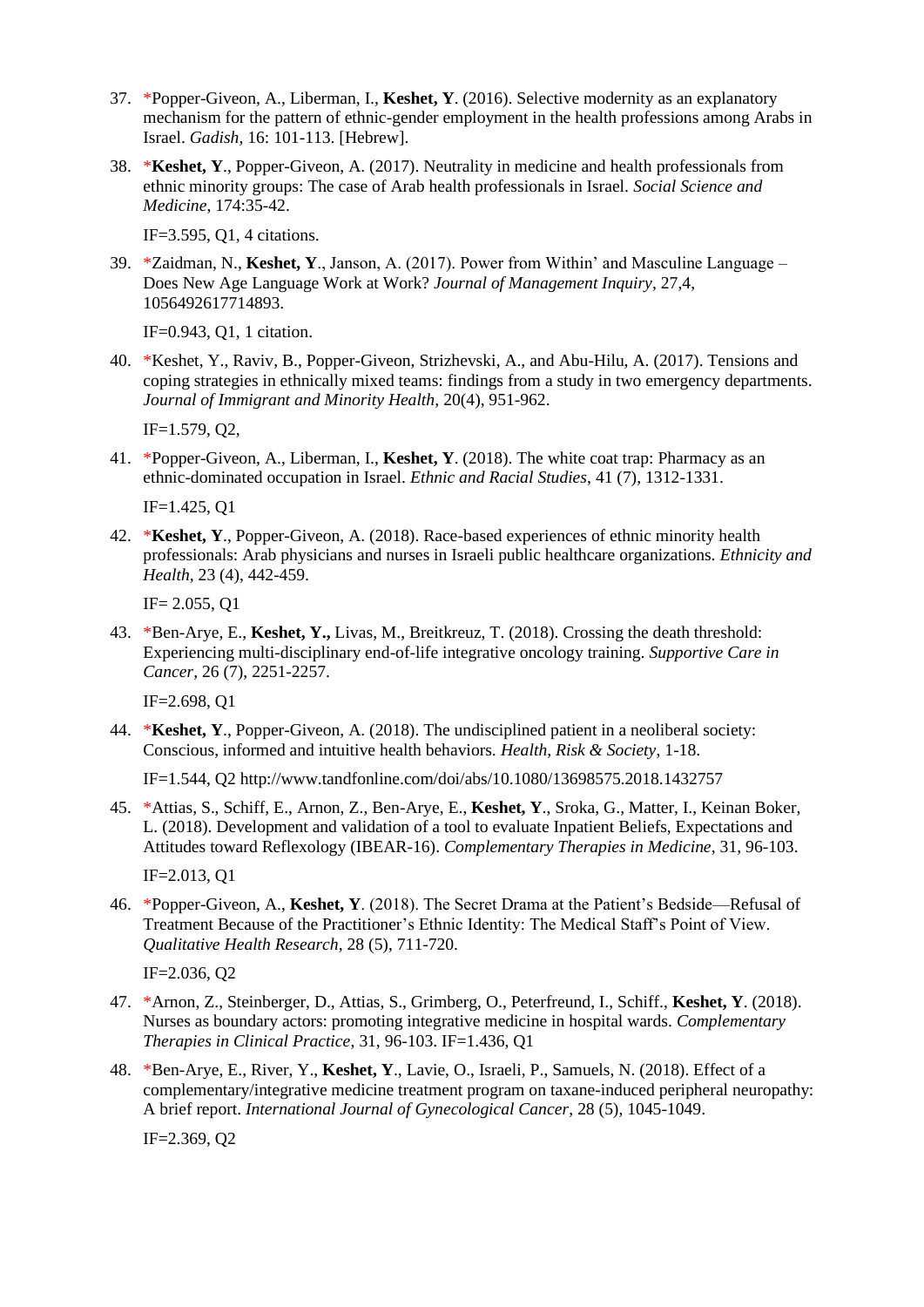49. \***Keshet, Y**., Popper-Giveon, A. (2018). Patient demands for ethnic-based separation in public hospitals in Israel: Patients' and practitioners' perspectives. *Israel Journal of Health Policy Research*, 7: 44-69.

IF= 1.638, Q2

50. \*Ben-Arye, E., Dahly, H., **Keshet, Y**., Dagash, J., Samuels, N. (2018). Providing integrative care in the pre-chemotherapy setting: A pragmatic controlled patient-centered trial with implications for supportive cancer care. *Journal of Cancer Research and Clinical Oncology*, 144 (9), 1825- 1833.

IF=3.282, Q1, 2 citations.

51. \*Popper-Giveon, A., Israeli, T., **Keshet, Y**. (2019). Post-trauma: healthcare practitioners use social media during times of political tension. *Critical Studies in Media Communication,* 36:2, 184-199.

IF=0.789, Q2

50. \*Arnon, Z., Attias, S., **Keshet, Y**., Schief, E. (2019). Integrating Acupuncturists in an Israeli Western Hospital: A Qualitative Study. *Complementary Therapies in Clinical Practice*, 36, 164- 169.

IF=1.587, Q1

51. \* **Keshet, Y**., Popper-Giveon, A. (2019). Language practice and policy in Israeli hospitals: The case of the Hebrew and Arabic languages. *Israel Journal of Health Policy Research, 8, 58, 1-11.* 

IF= 1.652, Q3

52. \* **Keshet, Y.** (2019). Ethnic discordance: Why do some patients prefer to be treated by physicians from other ethnic groups? *Social Science & Medicine*, 112358.

IF=3.595, Q1

<https://ijhpr.biomedcentral.com/articles/10.1186/s13584-019-0331-7>

53. **\*Keshet, Y.** Organizational diversity and inclusive boundary-work: The case of Israeli hospitals. *Equality, Diversity and Inclusion: An International Journal.* https://www.emerald.com/insight/content/doi/10.1108/EDI-08-2019-0231/full/html

IF=1.28, Q1

54. \*Ben-Arye, E., Portalupi, E., **Keshet, Y**., Bonucci, M., Can, G., Kading, Y., ... & Breitkreuz, T. (2020). Enhancing palliative care with mindful touch: Impact of a manual and movement therapy training program in an international multi-disciplinary integrative oncology setting. *Journal of Pain and Symptom Management.(Online first).* 

*<https://www.sciencedirect.com/science/article/abs/pii/S0885392420306564>*

IF (5 year): 3.491 Q1

55. \*Keshet, Y., Popper-Giveon, A. (2020). Experiences of Jewish and Arab healthcare practitioners treating terrorists in Israel. *Violence and Victims*, 35(5), 674-689.

IF (5 year): 1.239, Q2

56.\* **Keshet, Y**. Fear of Panoptic Surveillance: Using Digital Technology to Control the COVID-19 Epidemic. *Israel Journal of Health Policy Research*.

#### **Accepted for Publication**

- 57. \***Keshet, Y.,** Popper-Giveon, A. "I took the trouble to make inquiries, so I refuse to accept your instructions": Religious authority and vaccine hesitancy among ultra-orthodox Jewish mothers in Israel. *Journal of Religion and Health.* Attached Appendix No. 1.
- 58. \*Popper-Giveon, A., **Keshet, Y**. Workforce Diversity in the Context of Violent Conflict: Public H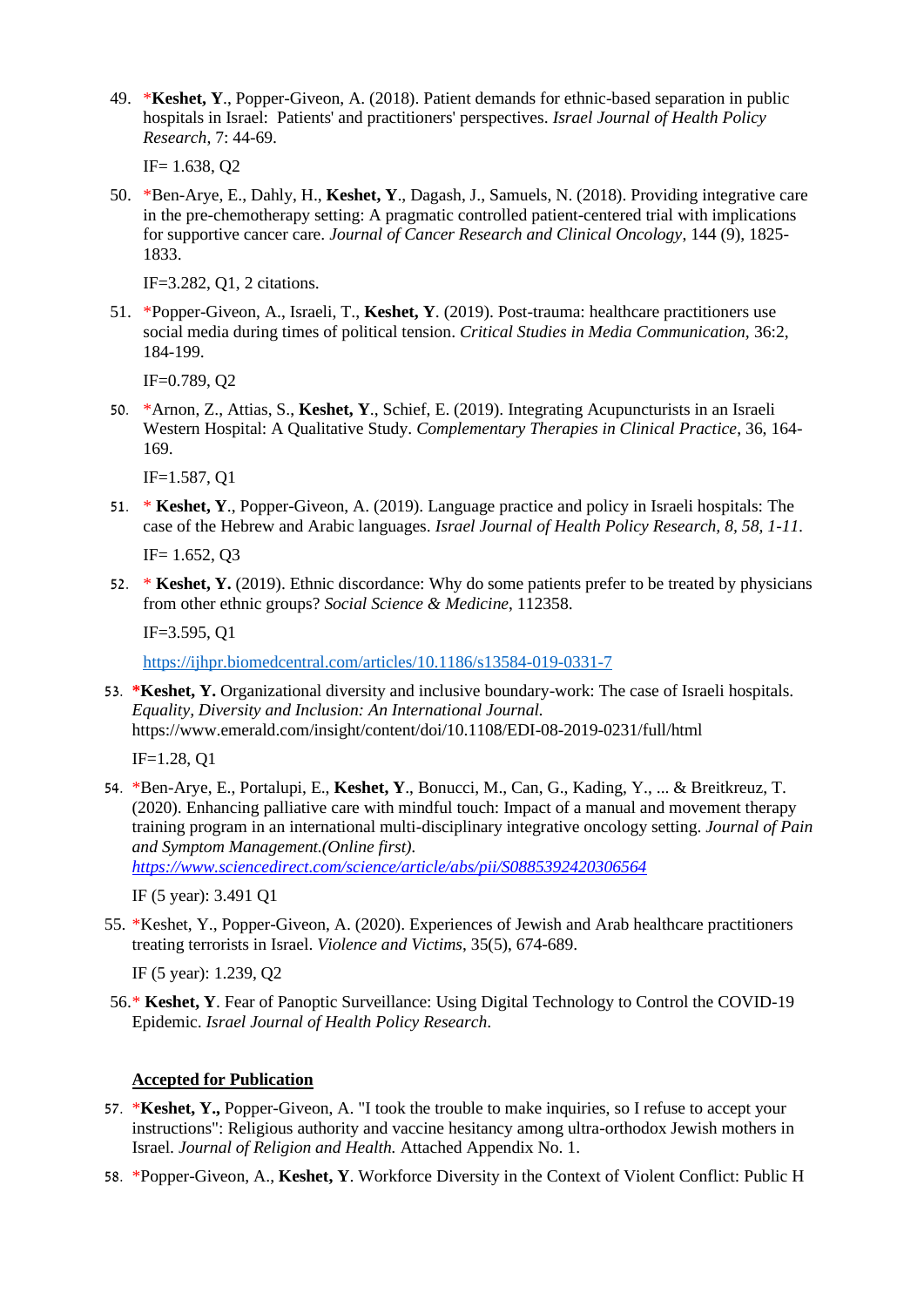- 59. ospitals in Israel. *Human Service Organizations: Management, Leadership, & Governance* Attached Appendix No. 2
- 60. \* **Keshet, Y.** Fear of Panoptic Surveillance: Using Digital Technology to Control the COVID-19 Epidemic. *Israel Journal of Health Policy Research.* Published online: 25 November 2020.

IF (5 year): 1.874, Q2

- 61. \*Ben-Arye, E., **Keshet, Y**., Gressel, O., Tapiro, Y., Lavie, O., & Samuels, N. (2021). Being in touch: narrative assessment of patients receiving online integrative oncology treatments during COVID-19. *Supportive Care in Cancer*, 1-7. IF (5 year): 2.950, Q2
- 62. \***Keshet, Y**., Popper-Giveon, A. (2021). "I took the trouble to make inquiries, so I refuse to accept your instructions": Religious authority and vaccine hesitancy among ultra-orthodox Jewish mothers in Israel. *Journal of Religion and Health.*

IF (5 year): 1.270, Q1

63. \* Dan, A., Attias, A., Woitiz, R., Arnon, Z., Keshet, K., Ben-Arye, E., Schiff, E. Patterns of Patient Reluctance to Receive Complementary-Medicine Treatments in a Hospital Setting: A Crosssectional Study. *Complementary Therapies in Medicine.*<sup>1</sup>

IF (5 year): 2.615, Q1

64. *\** Popper-Giveon, A., **Keshet, Y.** Non-Vaccination Stage Model (NVST): The decision-making process among Israeli ultra-orthodox Jewish parents*. Health (London): An Interdisciplinary Journal for the Social Study of Health, Illness and Medicine*. Online first.

IF (5 year): 1.635, Q1

65. \* Raz, A., Keshet, Y., Popper-Giveon, A., & Karkabi, M. S. (2021). One size does not fit all: Lessons from Israel's Covid-19 vaccination drive and hesitancy. *Vaccine*.

IF (5 year): 3.192, Q1

## **Accepted for Publication**

66. \*Ben Arye, E., Keshet, Y. From COVID-19 adversity comes opportunity: Teaching an online integrative medicine course. *BMJ Supportive & Palliative Care.* 

IF (5 year): 2.681, Q1

#### **C. Articles or Chapters in Scientific Books**

- **67. Keshet, Y.** (2006). Alternative and complementary medicine: Does it work? In: I. Tavori (Ed.), *Dancing in a Thorn Field: The New Age in Israel* (pp. 60-88). Tel- Aviv: Hakibbutz Hameuchad. (Hebrew).
- 68. **Keshet, Y.** (2012). Complementary and alternative medical information on Israeli medical institutions' web sites 2009: the desirable vs. the available. In: I. Theodor &E. Theodor (Eds.), *Medical Ethics in Israel* (pp. 207-215). Tel Aviv: The Israeli Medical Association. (A Collection of Articles, republished, Hebrew).
- 69. **Keshet, Y.,** & Ben-Arye, E. (2012). Patients' Views: Cultural and Healthcare pluralism in Northern Israel. In: T. J. Shuval & E. Averbuch (Eds.), *Alternative and bio-medicine in Israel: Boundaries and bridges* (pp. 199-218). Boston: Academic Studies Press.

**Also in**: T. J. Shuval & E. Averbuch (Eds.) (2014), *Can two walk together: Complementary and Alternative Medicine and conventional medicine in Israel* (pp. 195-211). Tel Aviv: Resling. [Hebrew].